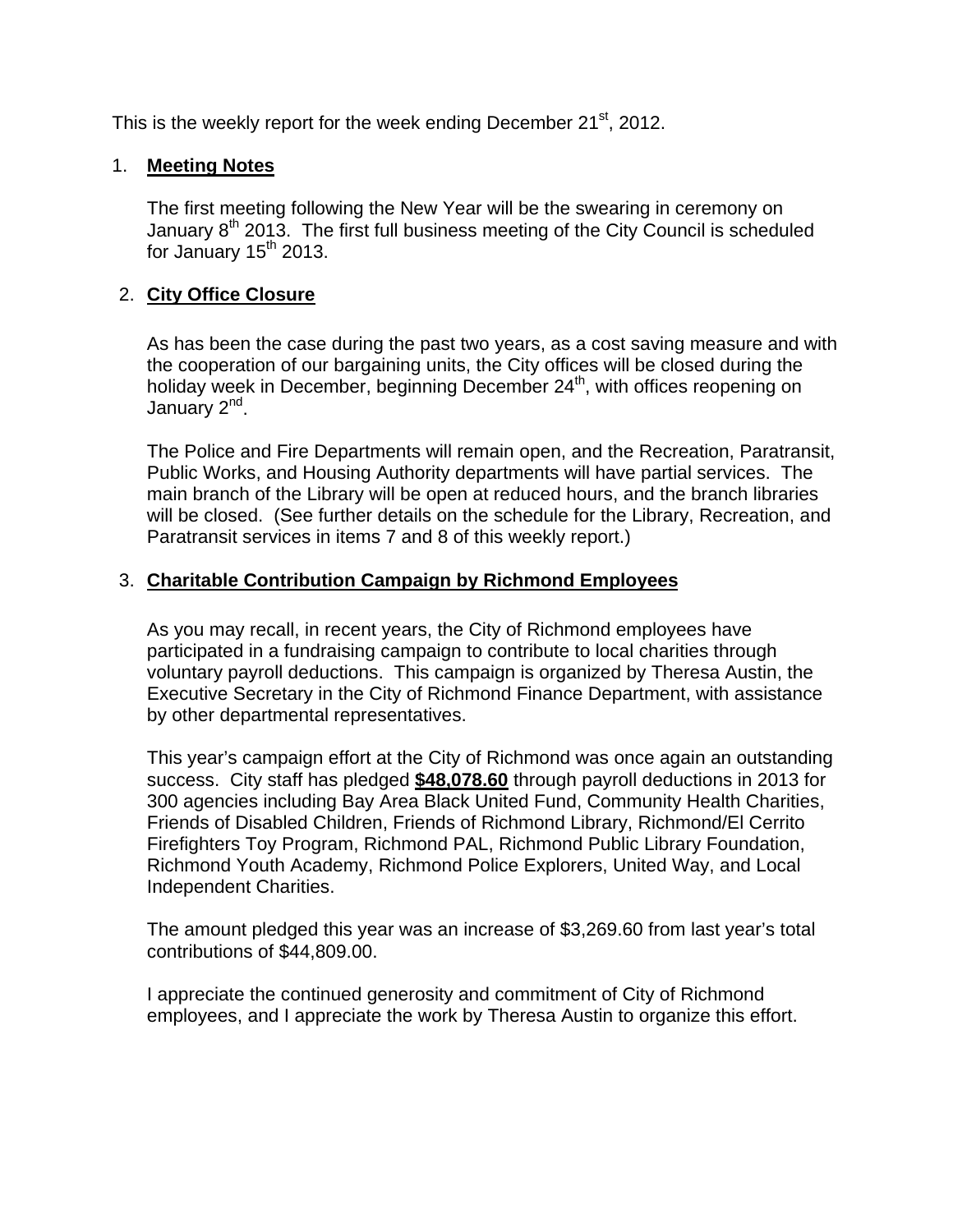#### 4. **Via Verdi Project Update**

As you may recall, El Portal Drive has been closed to through traffic in the vicinity of I-80 as part of the Via Verde sinkhole repair. This past Friday, December 21<sup>st</sup>, El Portal Drive was reopened to traffic as a partial-width road opening, with one travel lane in each direction. The north side of El Portal Drive will remain closed until the remaining project tasks are completed, including utility installation, Via Verdi roadway reconstruction, removal of the temporary bypass road, and restoration of the Rolling Hills Memorial Park property.



**El Portal Drive Rainbow:** A rainbow is visible from El Portal Drive at the time of the road opening, confirming this was an auspicious time to reopen El Portal Drive to through traffic.



**El Portal Drive Road Opening:** El Portal Drive is open to through traffic.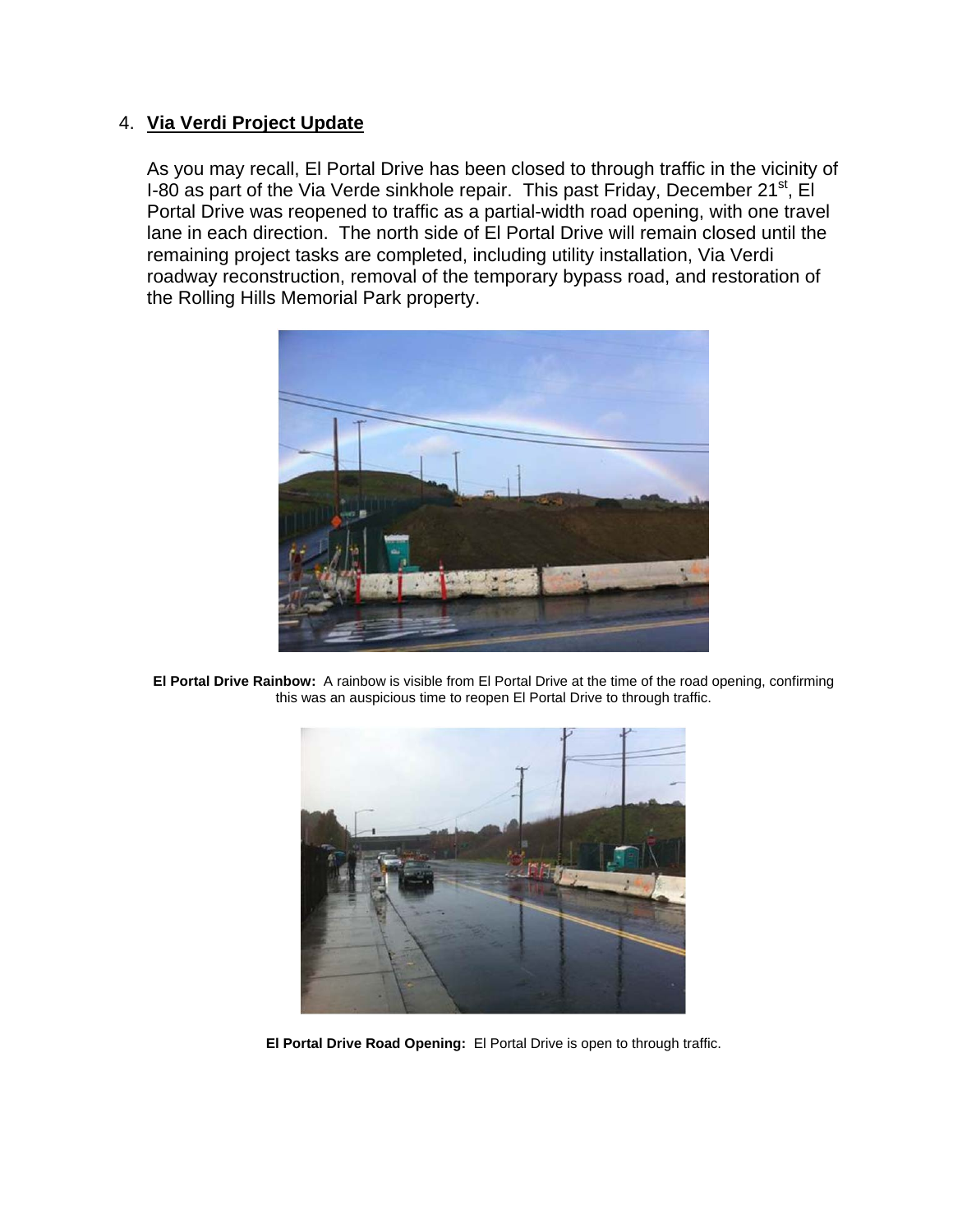#### 5. **Recycle Your Holiday Tree**

Please recycle your natural holiday tree through one of Richmond Sanitary Services' opportunities:

- Cut your tree to fit in your green waste cart and set the cart out on any of your regular green waste collection days.
- Take your tree to the Golden Bear Transfer Station, located at 1 Parr Blvd, Richmond. Hours: Monday - Friday 7:00 AM – 5:00 PM, Saturday and Sunday 9:00 AM – 5:00 PM. Contact: (510) 970-7260.
	- o Proof of residency in service area is required
	- o There will be a disposal charge of \$8.00 for non-recyclable trees or no proof of residency
- If you are unable to place your tree in the green cart or take it to the transfer station, please call Richmond Sanitary Service customer service office at (510) 262-7100 to arrange for pickup at no additional charge.



## 6. **New Business in Richmond – GreenWorksUs, Inc.**

GreenWorksUs Inc. is relocating a division of their business to Richmond from San Ramon. GreenWorks closed escrow in November on the purchase of a 26,568 sq. ft. building at 4301 Lakeside Drive (the former West County Times building).

GreenWorks is a manufacturer of walk-in bathtubs. The company is projecting 200 employees at this facility for light assembly, a call center, sales, and warehousing. City staff is working with GreenWorks to plan a job fair the second week of January 2013. Details of the job fair are forthcoming once they are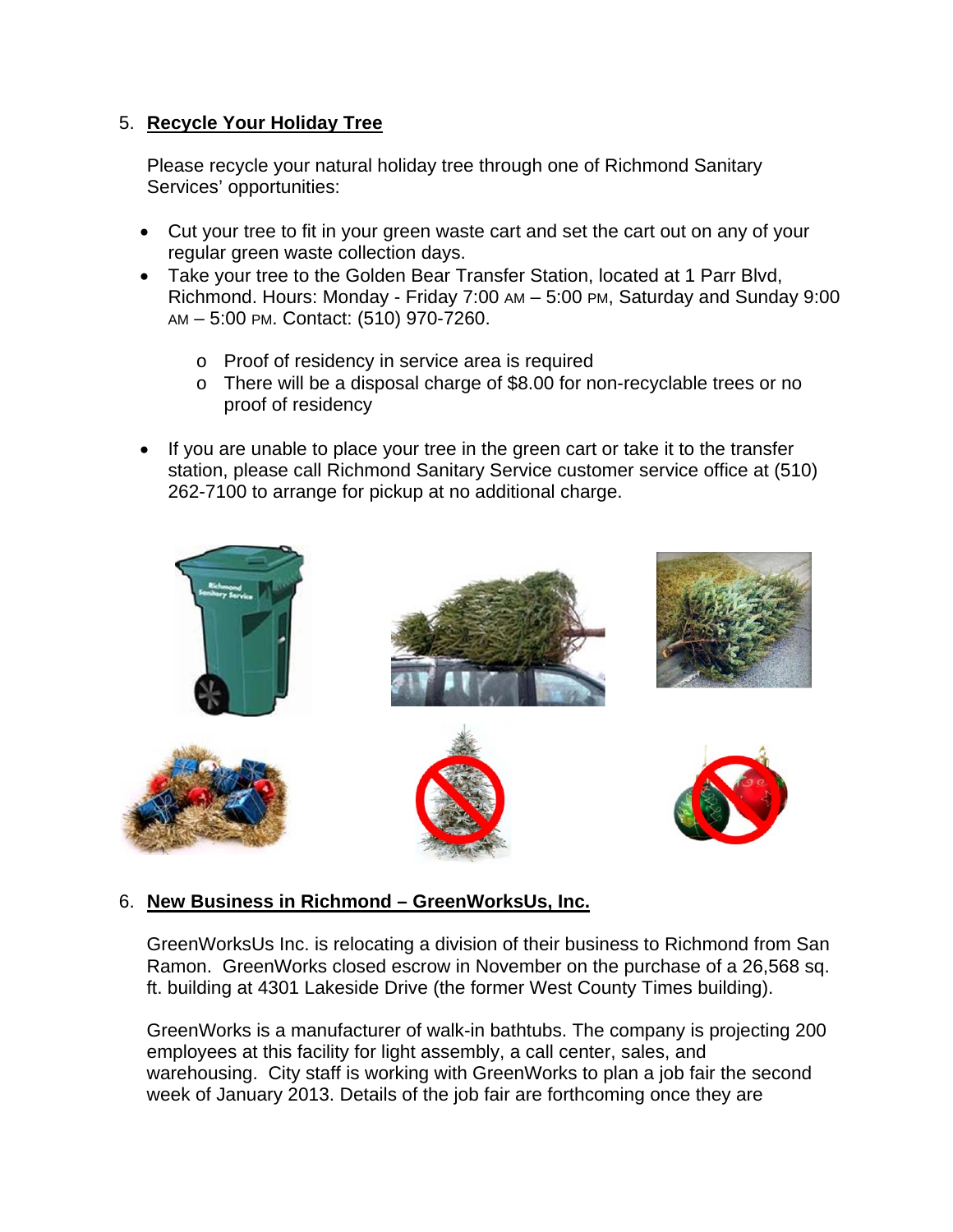finalized. The company is looking to hire in-home sales representatives, call center representatives, installers, and warehouse workers.

## 7. **Richmond Public Library Holiday Hours (Monday, December 24, 2012 through Wednesday, January 2, 2013**

The Richmond Public Library's main branch will be open the following hours during the December holidays:

| Mon.  | Dec. $24^{th}$                               | 1:00 PM to 5:00 PM            |
|-------|----------------------------------------------|-------------------------------|
| Tues. | Dec. 25 <sup>th</sup> (Christmas)            | <b>Closed for the holiday</b> |
| Wed.  | Dec. $26th$                                  | 12:00 PM to 7:00 PM           |
| Thu.  | Dec. 27th                                    | 10:00 AM to 5:00 PM           |
| Fri.  | Dec. $28th$                                  | 1:00 PM to 5:00 PM            |
| Sat.  | Dec. 29 <sup>th</sup>                        | 1:00 PM to 5:00 PM            |
| Sun.  | Dec. $30th$                                  | <b>Closed</b>                 |
| Mon.  | Dec. 31 <sup>st</sup> (New Year's Eve)       | 1:00 PM to 5:00 PM            |
| Tues. | Jan. 1 <sup>st</sup> , 2013 (New Year's Day) | <b>Closed for the holiday</b> |
| Wed.  | Jan. $2nd$                                   | 12:00 PM to 7:00 PM           |

The main library's normal hours will resume Thursday, January  $3<sup>rd</sup>$ , 2013. Both the Bayview Branch and the West Side Branch will be closed from Friday, December 21, 2012, through Tuesday, January 1, 2013, and will reopen for normal hours on Wednesday, January 2, 2013.

## 8. **Recreation Highlights**

### 15<sup>th</sup> Annual Senior Winter Ball

The Commission on Aging held its 15<sup>th</sup> annual Senior Winter Ball on Saturday, December  $8<sup>th</sup>$  at the Richmond Memorial Auditorium. With another full house of 500 participants, the seniors enjoyed the Junius Courtney Big Band, an elegant dinner and line dancing. Thank you to the Recreation staff and to all the volunteers who helped during the evening, including the Pinole Interact Club, who escorted the seniors to their tables and served meals, and to the Richmond Police Explorers and their advisors, who escorted seniors from their vehicles to the event.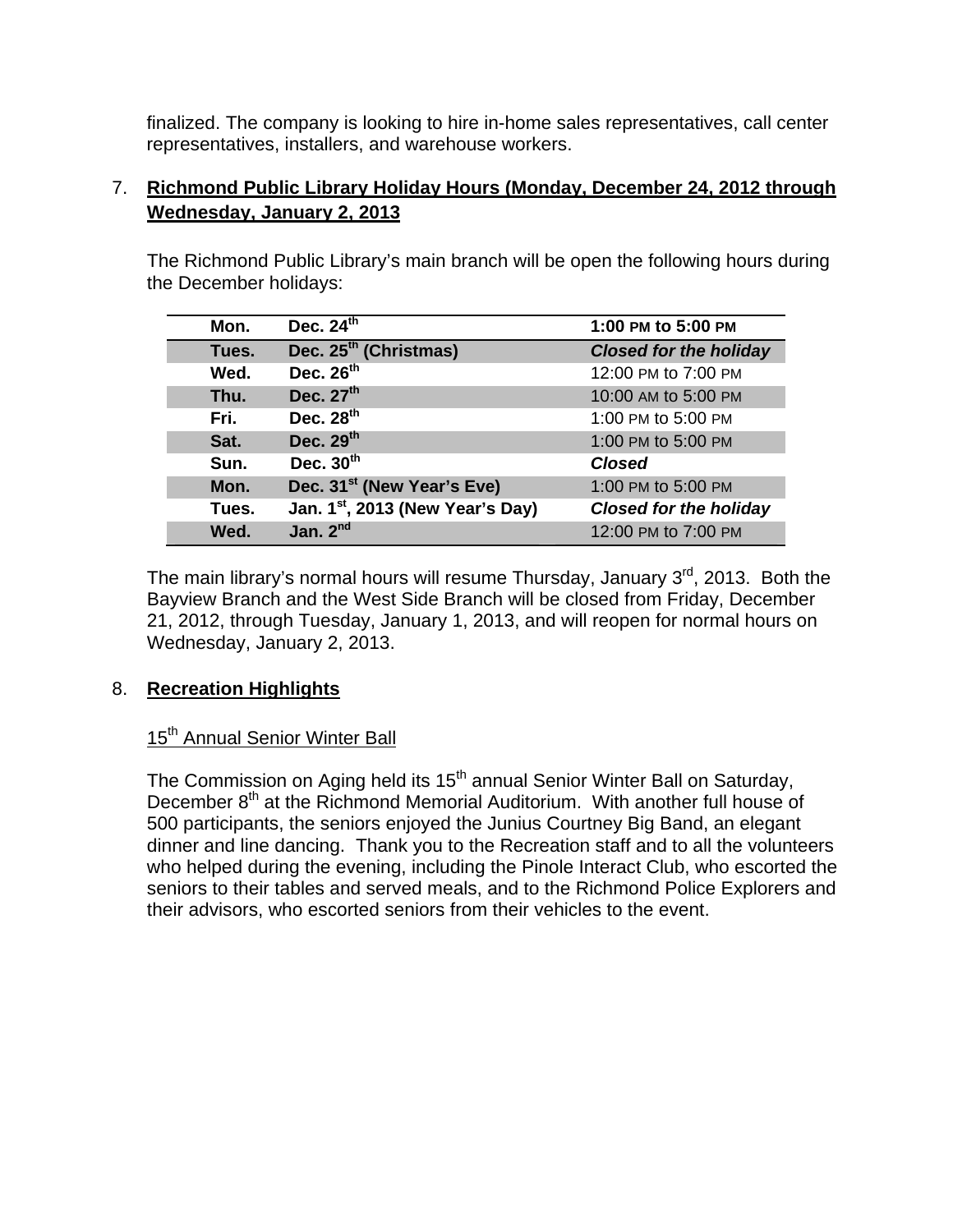

### Annex Sewing Circle

The Richmond Annex Sewing Circle program is supplying the Annex Advisory Board (Board) with quilts, baby clothes and scarves. These items, along with gently used coats, are being collected by the Board to donate to the Greater Richmond Interfaith Program.



## Annex Senior Center Holiday Party

The Annex Senior Center held its annual holiday luncheon with over 60 seniors in attendance. The Kensington Senior Center Serenaders were asked to join the festivities and they hosted a sing-a-long with the guests. In addition to the potluck, there was a holiday craft fair and bazaar as well as a 50/50 drawing. A visit from Santa for all those on his good list was a nice surprise. The seniors had a great time.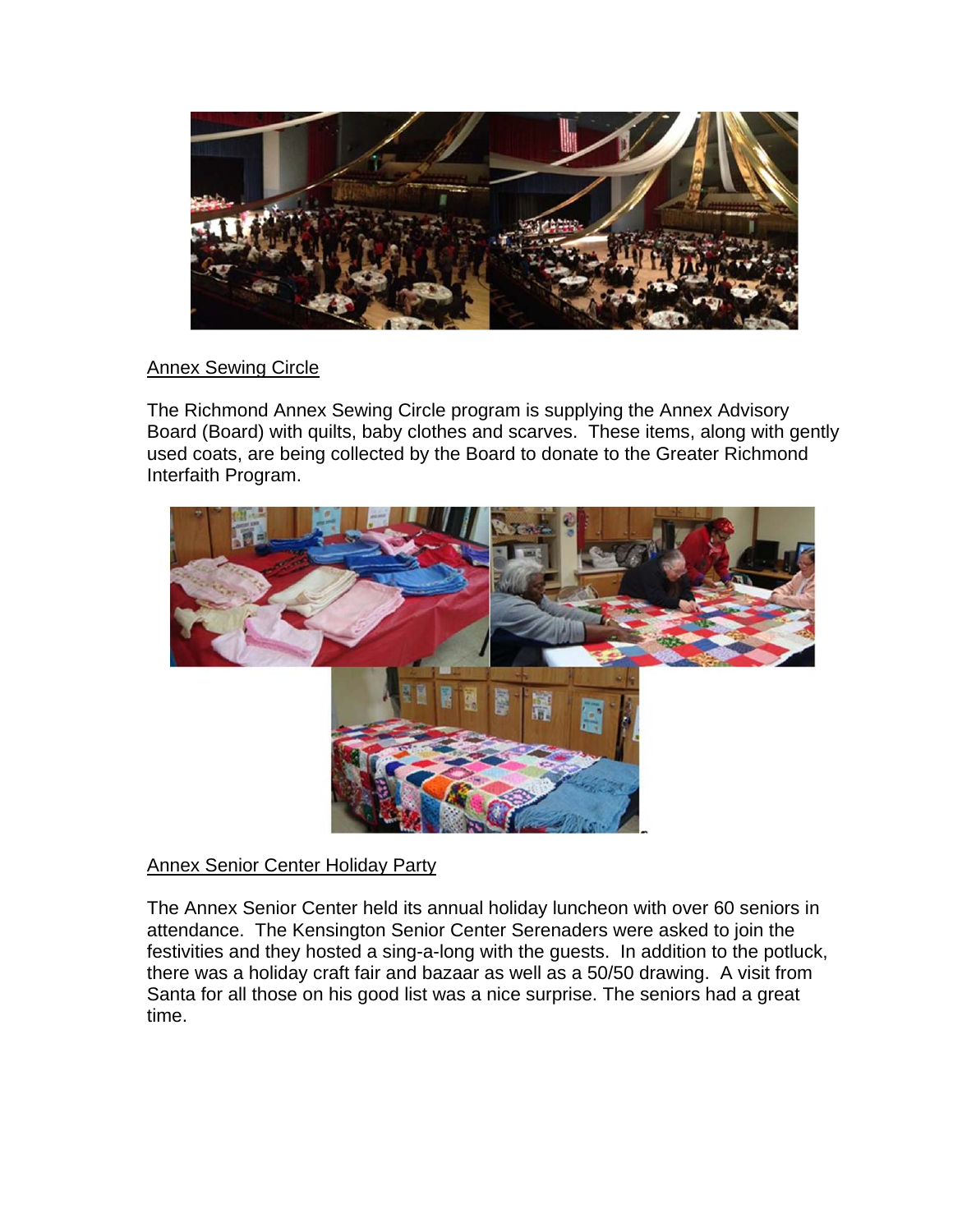

#### Massage and Acupressure

Michael Matz and his assistant provided free chair massage and acupressure to staff and volunteers at the Senior Center on Monday, December 17<sup>th</sup>. Currently a trial program for staff, the Senior Center is looking to integrate the service with the Blood Pressure Screening services performed the 1<sup>st</sup> Thursday of each month.

### Senior Zumba

The participants of the Zumba class held at the Senior Center will be sang Christmas carols at the Senior Center during lunchtime on Wednesday, December  $19^{th}$ .

## Recreation Department Holiday Observance Schedule

#### *Community Centers:*

In observance of the holiday season, all Recreation Department facilities will be closed on the following dates:

- December 25, 2012
- December 31, 2012
- $\blacksquare$  January 1, 2013
- The Richmond Recreation Complex (3230 Macdonald Avenue) Fitness Center and Gymnasium only will be open as follows:

December 24, 2012 & December 26 – 28, 2012 from 11:00 AM to 3:00 PM

• Richmond Plunge (1 East Avenue) will be open as follows:

December 24, 2012 & December 26 – 28, 2012 from 11:00 AM to 3:00 PM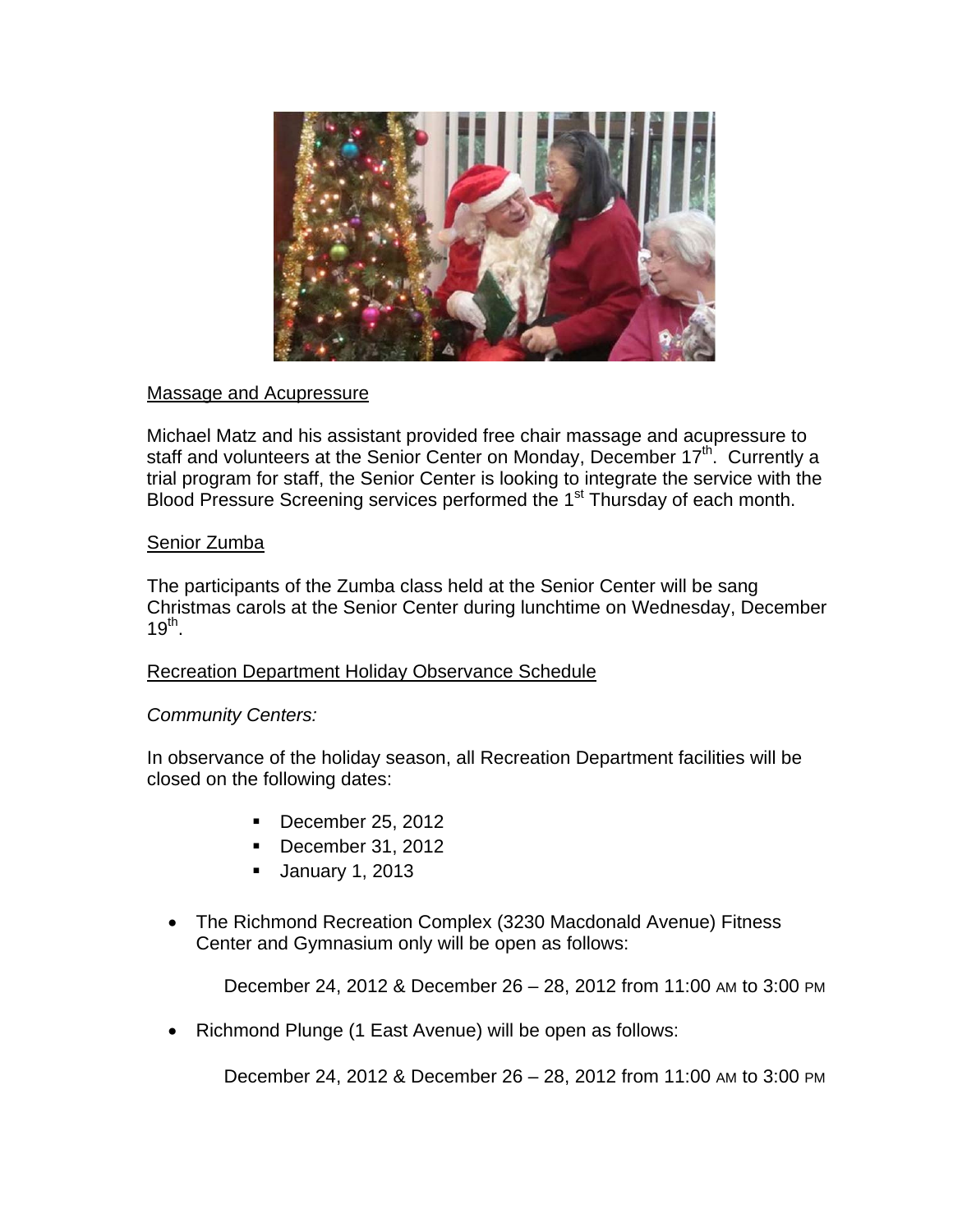• Shields-Reid Community Center (1410 Kelsey Street) will be open for Weigh of Life classes only as follows:

December 26, 2012 & December 28, 2012 9:45 AM to 11:15 AM & 5:45 PM to 7:15 PM

 Nevin Community Center (598 Nevin Avenue) will be open for Weigh of Life classes only as follows:

December 29, 2012 from 9:00 AM to 10:00 AM

The Recreation Department Administrative Offices and all other facilities will be closed from December 24, 2012 to January 1, 2013.

All Recreation Department facilities will resume normal programming on January 2, 2013.

#### *Paratransit*:

Regular Paratransit services will be available until 5:00 PM on Friday, December 21, 2012, and will resume on Wednesday, January 2, 2013.

Between December 21st and January 2nd, the Taxi Scrip Program, another transportation service offered through the Paratransit Division, will be available 24 hours per day, as usual. Taxi Scrip tickets must be purchased in the Cashier's Office in City Hall at 450 Civic Center Plaza on the 2nd floor no later than Friday, December 21st by 3:00 PM.

Please call 510-307-8026 to schedule services or if you have any questions.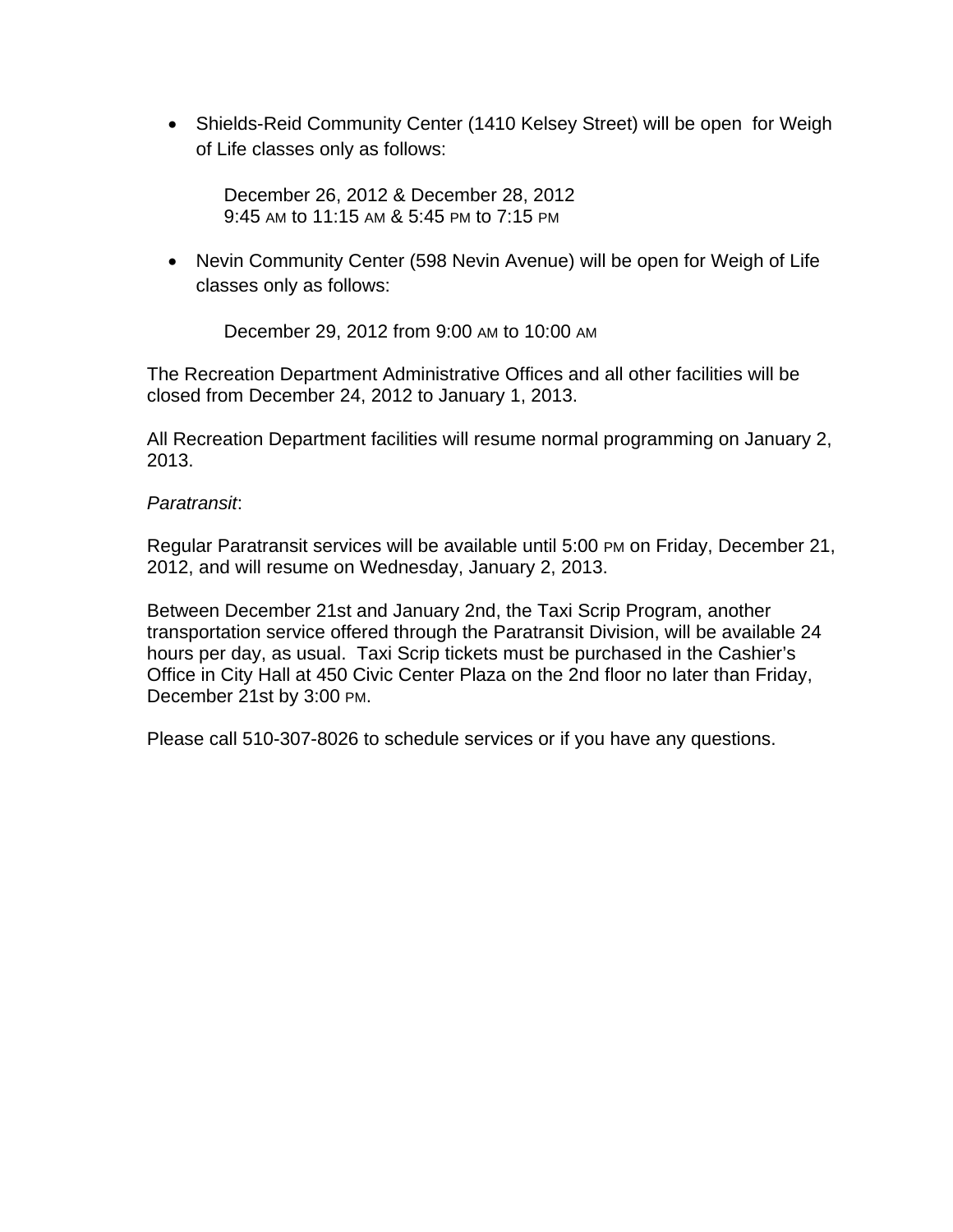## 9. **Website Fun Facts**



## 10. **Office of Neighborhood Safety – One Young Man's Experience in the Fellowship Program**

An important component of the Office of Neighborhood Safety (ONS) street outreach strategy is the Operation Peacemaker Fellowship program (the Fellowship). The Fellowship is a transformative mentoring intervention designed for those most likely to be involved in gun violence. This intervention works to transform the attitudes and behaviors that have given rise to the selected individual's involvement in gun violence. The Fellowship is representative of those individuals who are most resistant to change and/or are chronically unresponsive to the traditional range of services offered or available in the Richmond community.

The City recently received a letter from an ONS Fellowship participant describing his experiences with ONS and the Fellowship. I have included below a transcript of the letter in its entirety, as I think it describes very well the impacts of this important ONS program (the references to DeVone and other individuals are to the ONS director and his staff of Neighborhood Change Agents):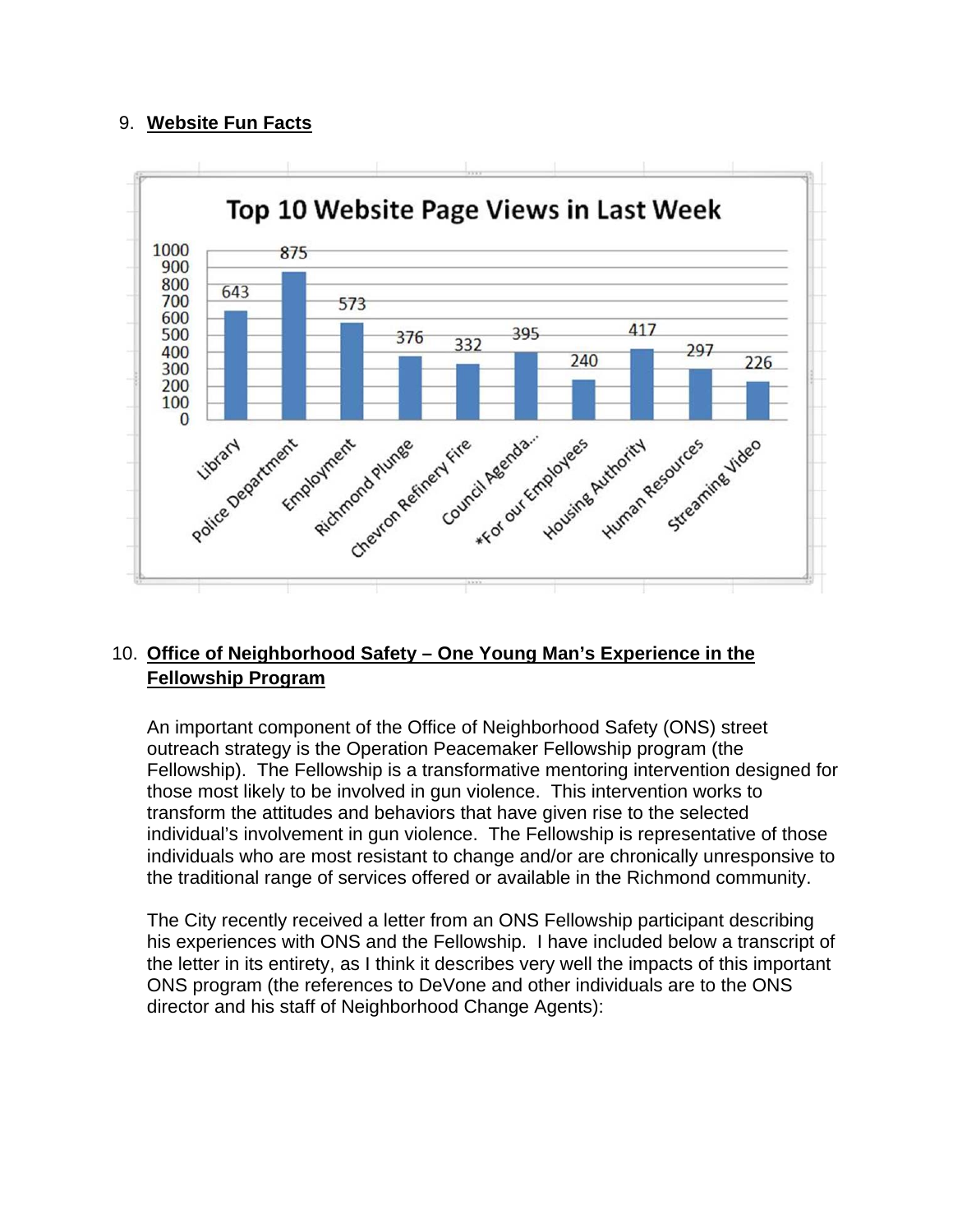#### *Dear City of Richmond,*

*When I first started with the ONS I had no clue as of what it was they wanted me to do. I was done with high school and just wanted to make money. I was in the streets after I dropped out of the union because I wasn't going to pass the drug screening. On my way home one day I was on the phone with a friend and he was talking to another friend of ours mother. She knew a guy who was starting up some type of program. I remember being recruited by the ONS from these meetings over lunch with DeVone and two of my other friends. We would have discussions about the City of Richmond and the violence. We never spoke about anyone's business or anything that was too personal; only about how the murder rate was too high.* 

*Anyway, I joined the ONS as an intern and got serious about college from the conversations with DeVone, Diane, and Joe. They would just elaborate about their school experiences and how they made it, or didn't make it through. That inspired me to want to do more with my life and get a career started. Before I joined the ONS I had no vision to complete college, but then ONS introduced me to the Omega family (Street Soldiers), it was then that I really started to take school more serious.* 

*During this process I still had issues I needed to work out, like putting myself in dangerous environments, and the bad decisions I was still making. I got in trouble, and the ONS was there in my corner to say good words on my behalf to the judge, and has been here for me since I've been home. That let me know that they truly cared about my future and well- being. The Neighborhood Change Agents have played a big role in my journey by giving me pep talks about their history, of the struggles they had to overcome as men and women. They pointed me to a bunch of resources I needed, like Richmond Works where I got help with my resume, and another lady with the County who helped me to get basic Adult Health Coverage. ONS helped me take care of some tickets to get my license back; paid school and book fees off; provided rides to places when I needed them and some good advice here and there. Additionally, I've been on a few trips with the ONS and met some important people. I went to Los Angeles, San Diego, Texas, Sacramento, and Florida. On those trips I had such great times because I'm in a new environment exploring around new towns. We get to eat at some different restaurants I never heard of, nor been to that serve great food. I always get to meet some interesting people who play important roles in that city like, Mayors, City Manager's, Executive Directors, Company Presidents, and more which has been so inspirational. Moreover, the Neighborhood Change Agents really worked with me and rode my back until I picked up my slack. I have much respect for Mrs. Gatewood and Ms. Dias for always checking in on me, and putting me in positions to find a job. On that note, I was hired at a local Boys & Girls Club, all from simply volunteering.*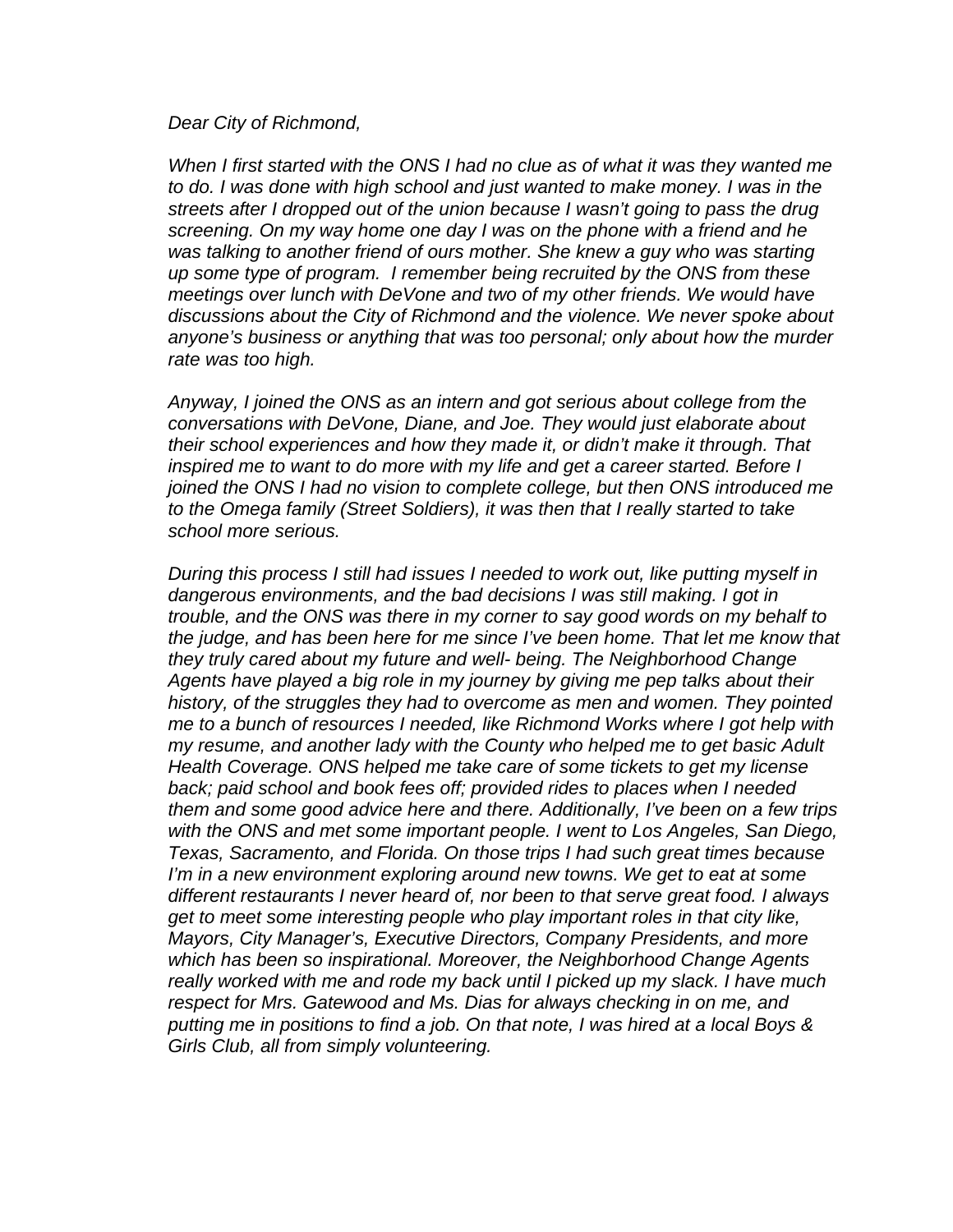*It was the ONS' idea that I find something that I'm interested in, so I can enjoy it and get some type of experience in it. The ONS gave me a stipend for the actual hours I volunteered. I really needed the money, so it was a big help. I volunteered for a month and a half, and was then later hired after my successful interview with the club. This job came at a perfect time for me because the school semester began also. I'm currently working and going to school. It's not easy, but it's what I like to do and I'm going to keep doing it until I can graduate to better things. Working with these kids at the club has been a fun challenge. It's fun because I get to run different activities with the kids and do lots of fun things. I* also get to help them with their homework. The people I work with are nice, and *help me when I need it. Ever since I've been working with the kids it has pushed me to be more responsible. It's helping me with my leadership skills, and how to work with teammates again. I still have lots to learn about my position, but comparing myself now to what I knew about working with kids before; I've learned a lot. I plan, prepare, and lead my own program of activities at the club. I'm also a coach for the small teams we have at the club. Like now, its basketball season, so I have my own basketball team. Our first game is after winter break. I like working there and will continue to work there until I can find something better or excel into another position.* 

*The ONS means a whole lot to me because without the ONS I probably would still be running the streets. They invested a lot into me by linking me to resources, helping get my life on track, and surrounding me with positive role models. They've shown me there's more to explore in the world than just The Bay Area. Everyone in the office has been supportive of me since day 1, and I'm very appreciative to be a part of this program.* 

*My dad hasn't been in my life since I was a kid and my mother raised me until it was time for me to get out on my own. I had to live and learn a lot of things about being a man on my own, and pick up what I can from other men on my own. The ONS showed up as a healthy guide in my life and I now realize it. I'm grateful to have a good team behind me such as the Office of Neighborhood Safety. I just hope I am doing my part with my role in the department. That's why any meeting, or any type of event that's going on if I'm invited I will show up.* 

*Thanks and Happy Holidays!* 

*Eric* 

#### \*\*\*\*\*\*\*\*\*\*\*\*\*\*\*\*\*\*\*\*\*\*\*\*\*\*\*\*\*\*\*\*\*\*\*\*\*\*\*\*\*\*\*\*\*

*Feel free to contact me if you have any questions or comments about these or any other items of interest to you.* 

# *Have a great week and a great holiday season!*